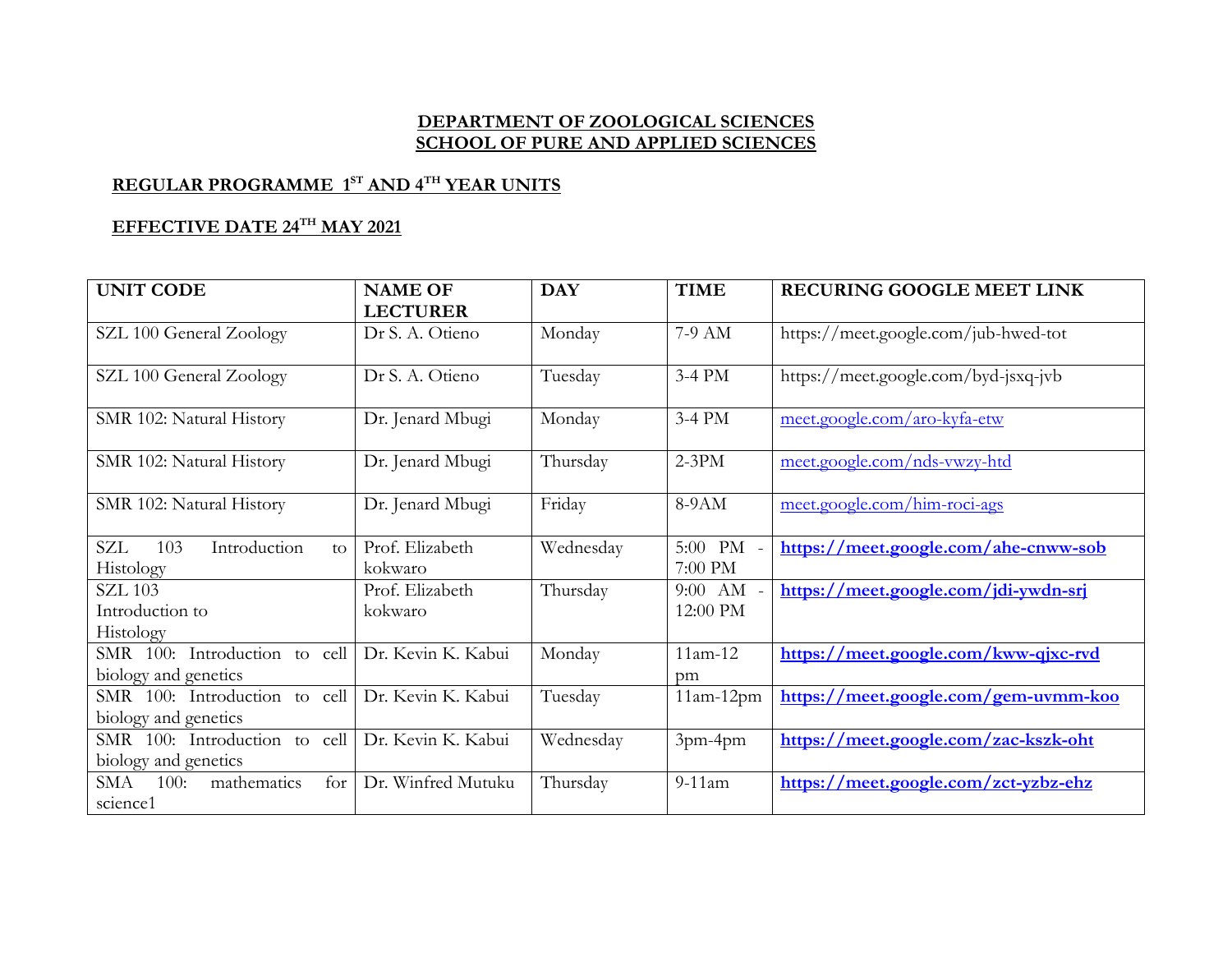| mathematics<br><b>SMA</b><br>100:<br>for | Dr. Winfred Mutuku   | Friday    | $10-11$ am               | https://meet.google.com/ypf-mdey-yqs |
|------------------------------------------|----------------------|-----------|--------------------------|--------------------------------------|
| science1                                 |                      |           |                          |                                      |
| SZL 402: Marine Ecology                  | Dr. Charles Oduor    | Wednesday | $5 - 7$ pm               | meet.google.com/pnp-awmc-ksx         |
|                                          | Odhiambo             |           |                          |                                      |
| SZL 402: Marine Ecology                  | Dr. Charles Oduor    | Friday    | $\overline{1}2 - 2$ pm   | meet.google.com/vsj-nfgo-kuv         |
|                                          | Odhiambo             |           |                          |                                      |
| SZL 404: Integrated Pest                 | Dr. Jenard Mbugi     | Tuesday   | 4-5 PM                   | meet.google.com/uvm-afqe-tqz         |
|                                          |                      |           |                          |                                      |
| SZL 404: Integrated Pest                 | Dr. Jenard Mbugi     | Thursday  | 12-2 PM                  | meet.google.com/hau-cksi-dca         |
| SMR 409 Marine Biotechnology             | Dr. Caroline Wanjiru | Wednesday | 10:00<br>am-             | meet.google.com/zhp-ufui-vvm         |
|                                          |                      |           | 11:00 a.m                |                                      |
| SMR 409 Marine Biotechnology             | Dr. Caroline Wanjiru | Thursday  | $12:00 \text{pm}$ -      | meet.google.com/zhp-ufui-vvm         |
|                                          |                      |           | $1:00$ pm                |                                      |
| SMR 408 Land use Planning                | Dr. Caroline Wanjiru | Wednesday | 9:00<br>am -             | meet.google.com/ksw-dobe-auu         |
|                                          |                      |           | 10:00 am                 |                                      |
| SMR 408 Land use Planning                | Dr. Caroline Wanjiru |           | 11:00 am $-$             |                                      |
|                                          |                      | Thursday  |                          | meet.google.com/ksw-dobe-auu         |
|                                          |                      |           | 12:00 p.m                |                                      |
| ${\rm SMR}$<br>Nature<br>410<br>Based    | Dr. Caroline Wanjiru | Tuesday   | 5:00 pm $-$              | meet.google.com/cff-bnjc-gdh         |
| <b>Enterprises and Tourism</b>           |                      |           | $6:00$ pm                |                                      |
| <b>SMR</b><br>Based<br>410<br>Nature     | Dr. Caroline Wanjiru | Friday    | 9:00 $a.m -$             | meet.google.com/cff-bnjc-gdh         |
| Enterprises and Tourism                  |                      |           | $10:00$ a.m              |                                      |
| SZL 406: Medical Protozoology            | Dr. Fredrick Maloba  | Monday    | $5-7$ pm                 | meet.google.com/zhb-osar-qxb         |
|                                          |                      |           |                          |                                      |
| SZL 406: Medical Protozoology            | Dr. Fredrick Maloba  | Friday    | $5-7$ pm                 | meet.google.com/ftb-gdeb-txw         |
|                                          |                      |           |                          |                                      |
| SMR 400: Research Project                | Dr. Fredrick Tamooh  | Tuesday   | $\overline{11:}00$ a.m - | https://meet.google.com/aep-kpos-wwe |
|                                          |                      |           | 12:00 pm                 |                                      |
| SMR 400: Research Project                | Dr. Fredrick Tamooh  | Wednesday | $3:00$ pm -              | https://meet.google.com/aep-kpos-wwe |
|                                          |                      |           | 4:00 pm                  |                                      |
| SMR 407: Restoration of coastal          | Dr. Fredrick Tamooh  | Monday    | 10:00 a.m $-$            | https://meet.google.com/hgj-shhx-fej |
| & marine ecosystems                      |                      |           | 11:00 a.m                |                                      |
| SMR 407: Restoration of coastal          | Dr. Fredrick Tamooh  | Tuesday   | 12: 00 pm $-$            | https://meet.google.com/hgj-shhx-fej |
| & marine ecosystems                      |                      |           | $1:00 \text{ pm}$        |                                      |
|                                          |                      |           |                          |                                      |